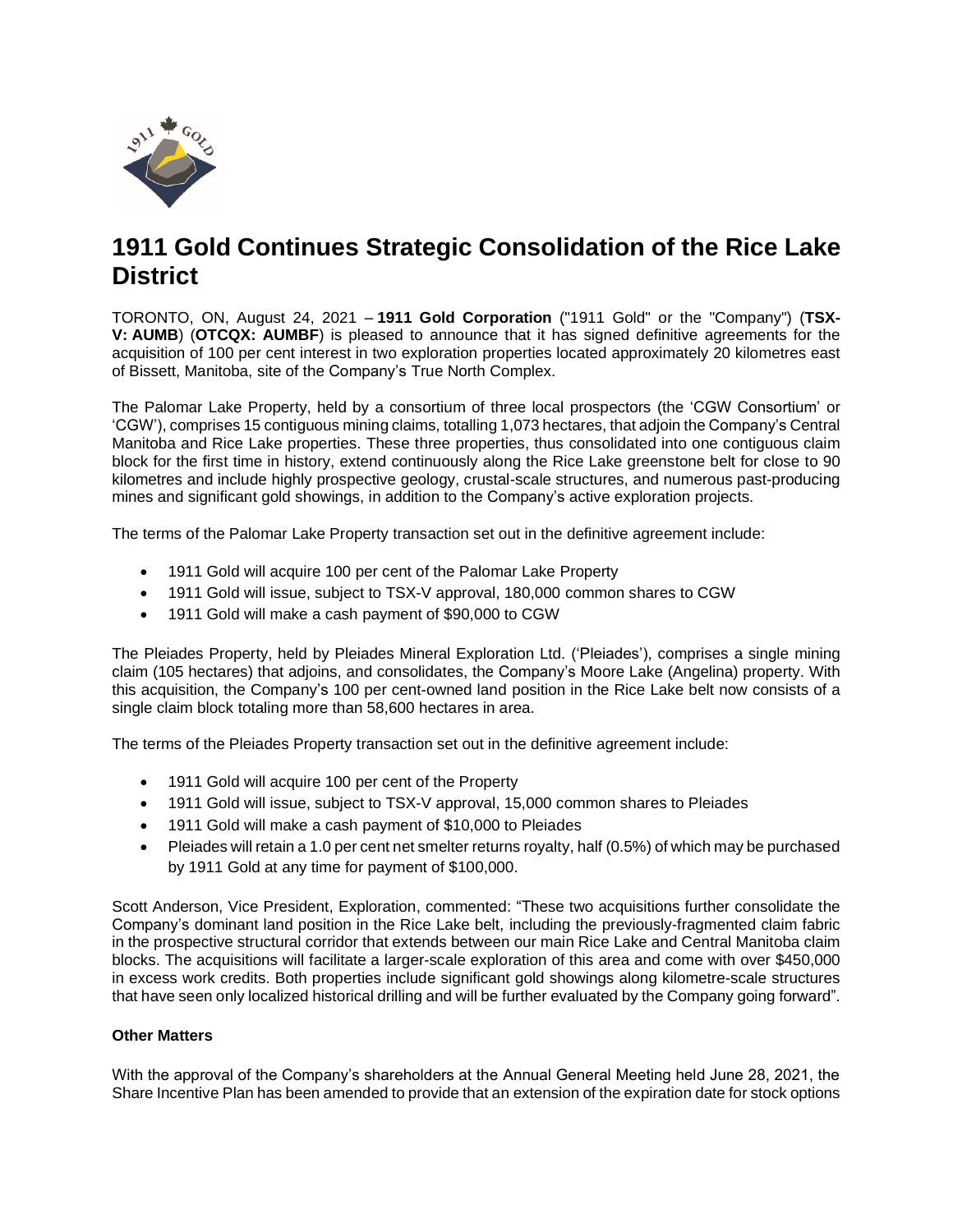granted under the Share Incentive Plan and expiring within a blackout period, may only permitted if the original expiration date was during the blackout period.

#### **About 1911 Gold Corporation**

1911 Gold is a junior explorer that holds a highly prospective, consolidated land package totalling 58,600 hectares within and adjacent to the Archean Rice Lake greenstone belt in Manitoba, and also owns the True North mine and mill complex at Bissett, Manitoba, where it is reprocessing historic tailings on a seasonal basis. 1911 Gold believes its land package is a prime exploration opportunity, with potential to develop a mining district centred on the True North complex. The Company also owns the Apex project near Snow Lake, Manitoba, and the Tully and Denton-Keefer projects near Timmins, Ontario, and intends to focus on both organic growth opportunities and accretive acquisition opportunities in North America.

1911 Gold's True North complex and exploration land package are located within the traditional territory of the Hollow Water First Nation, signatory to Treaty No. 5 (1875-76). 1911 Gold looks forward to maintaining open, co-operative and respectful communication with the Hollow Water First Nation in order to build mutually beneficial working relationships.

## ON BEHALF OF THE BOARD OF DIRECTORS

Ron Clayton President and CEO

#### **For further information, please contact:**

Shaun Heinrichs Chief Financial Officer (604) 674-1293 [sheinrichs@1911gold.com](mailto:sheinrichs@1911gold.com)

## **CAUTIONARY STATEMENT REGARDING FORWARD-LOOKING INFORMATION**

This news release may contain forward-looking statements. Often, but not always, forward-looking statements can be identified by the use of words such as "plans", "expects" or "does not expect", "is expected", "budget", "scheduled", "estimates", "forecasts", "intends", "anticipates" or "does not anticipate", or "believes", or describes a "goal", or variation of such words and phrases or state that certain actions, events or results "may", "could", "would", "might" or "will" be taken, occur or be achieved.

All forward-looking statements reflect the Company's beliefs and assumptions based on information available at the time the statements were made. Actual results or events may differ from those predicted in these forward-looking statements. All of the Company's forward-looking statements are qualified by the assumptions that are stated or inherent in such forward-looking statements, including the assumptions listed below. Although the Company believes that these assumptions are reasonable, this list is not exhaustive of factors that may affect any of the forward-looking statements.

Forward-looking statements involve known and unknown risks, future events, conditions, uncertainties and other factors which may cause the actual results, performance or achievements to be materially different from any future results, prediction, projection, forecast, performance or achievements expressed or implied by the forward-looking statements. All statements that address expectations or projections about the future, including, but not limited to, statements about exploration plans and the timing and results thereof, are forward-looking statements. Although 1911 Gold has attempted to identify important factors that could cause actual actions, events or results to differ materially from those described in forward-looking statements, there may be other factors that cause actions, events or results not to be as anticipated, estimated or intended. There can be no assurance that forward-looking statements will prove to be accurate, as actual results and future events could differ materially from those anticipated in such statements. Accordingly, readers should not place undue reliance on forward-looking statements.